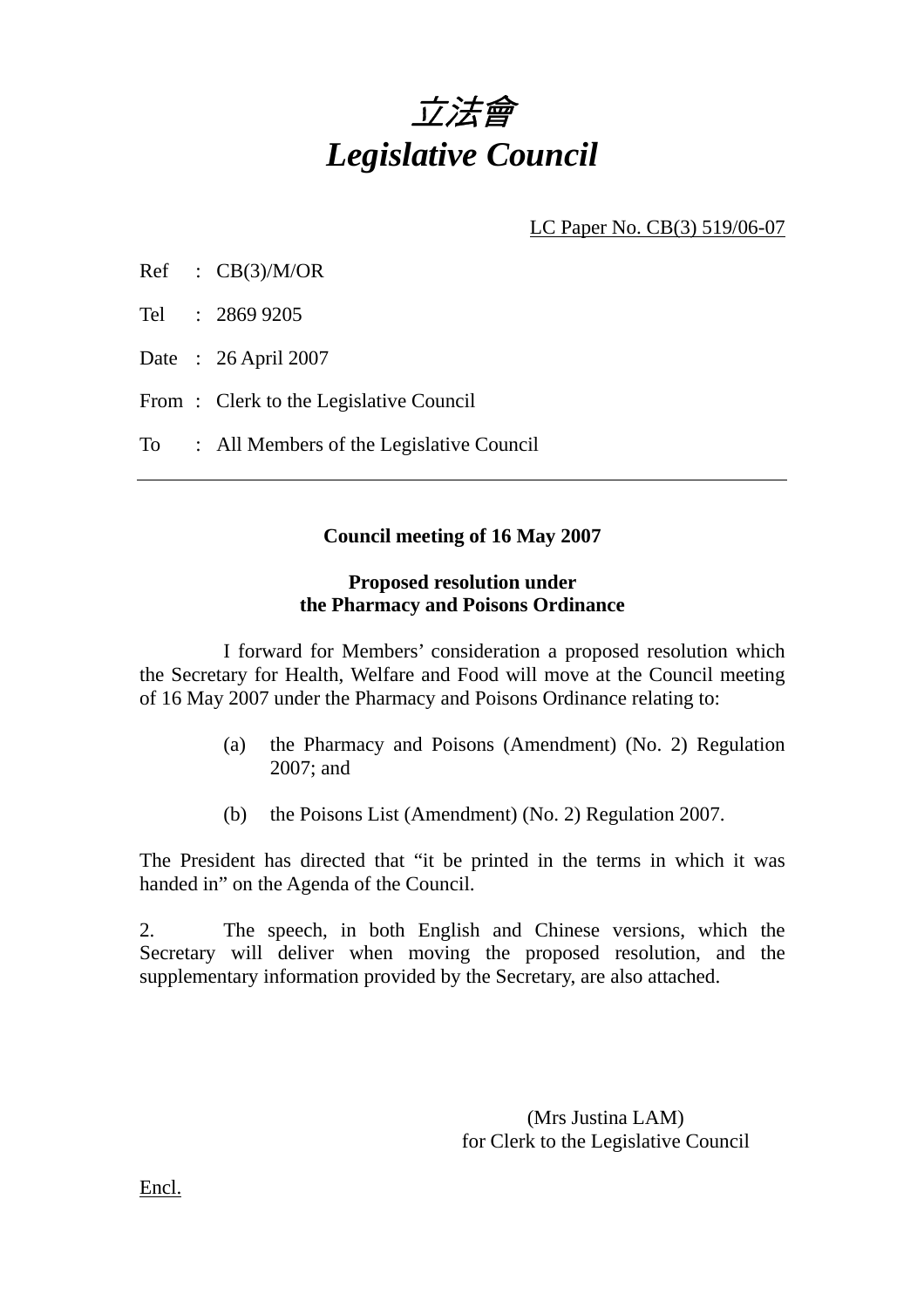#### PHARMACY AND POISONS ORDINANCE

\_\_\_\_\_\_\_\_\_\_\_\_\_\_\_\_\_

#### **RESOLUTION**

(Under section 29 of the Pharmacy and Poisons Ordinance (Cap. 138))

\_\_\_\_\_\_\_\_\_\_\_\_\_\_\_\_\_

RESOLVED that the following Regulations, made by the Pharmacy and Poisons Board on 24 April 2007, be approved –

- (*a*) the Pharmacy and Poisons (Amendment) (No. 2) Regulation 2007; and
- (*b*) the Poisons List (Amendment) (No. 2) Regulation 2007.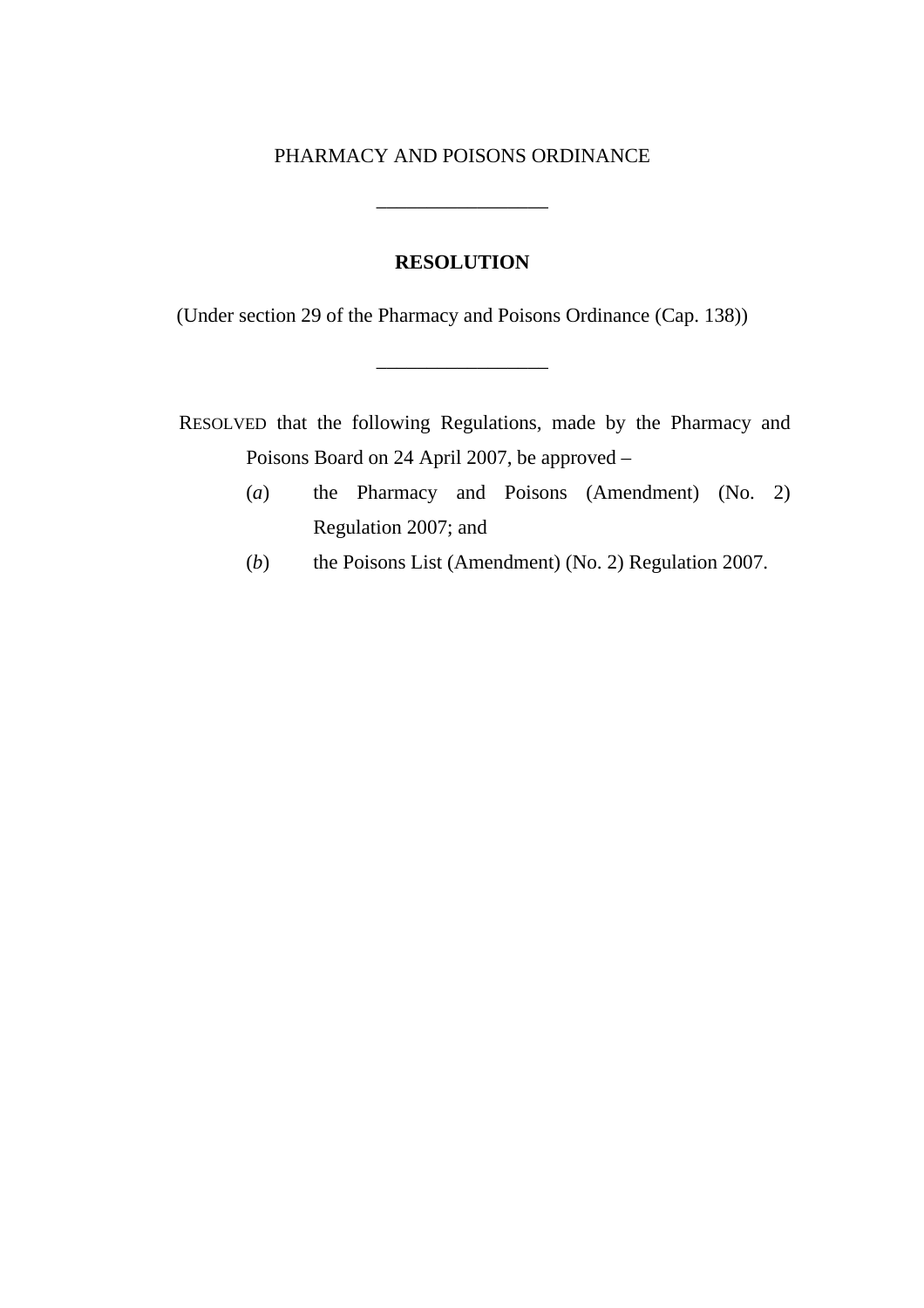# **PHARMACY AND POISONS (AMENDMENT)(NO. 2) REGULATION 2007**

(Made by the Pharmacy and Poisons Board under section 29 of the Pharmacy and Poisons Ordinance (Cap. 138) subject to the approval of the Legislative Council)

## **1. First Schedule amended**

The First Schedule to the Pharmacy and Poisons Regulations (Cap. 138 sub.

leg. A) is amended, in Division A –

- (*a*) by adding "Lanthanum carbonate";
- (*b*) by adding "Propiverine; its salts";
- (*c*) by adding "Ranibizumab";
- (*d*) by adding "Sertindole; its salts";
- (*e*) by adding "Telbivudine; its salts".

## **2. Third Schedule amended**

The Third Schedule is amended, in Division A –

- (*a*) by adding "Lanthanum carbonate";
- (*b*) by adding "Propiverine; its salts";
- (*c*) by adding "Ranibizumab";
- (*d*) by adding "Sertindole; its salts";
- (*e*) by adding "Telbivudine; its salts".

Chairman, Pharmacy and Poisons Board

24 April 2007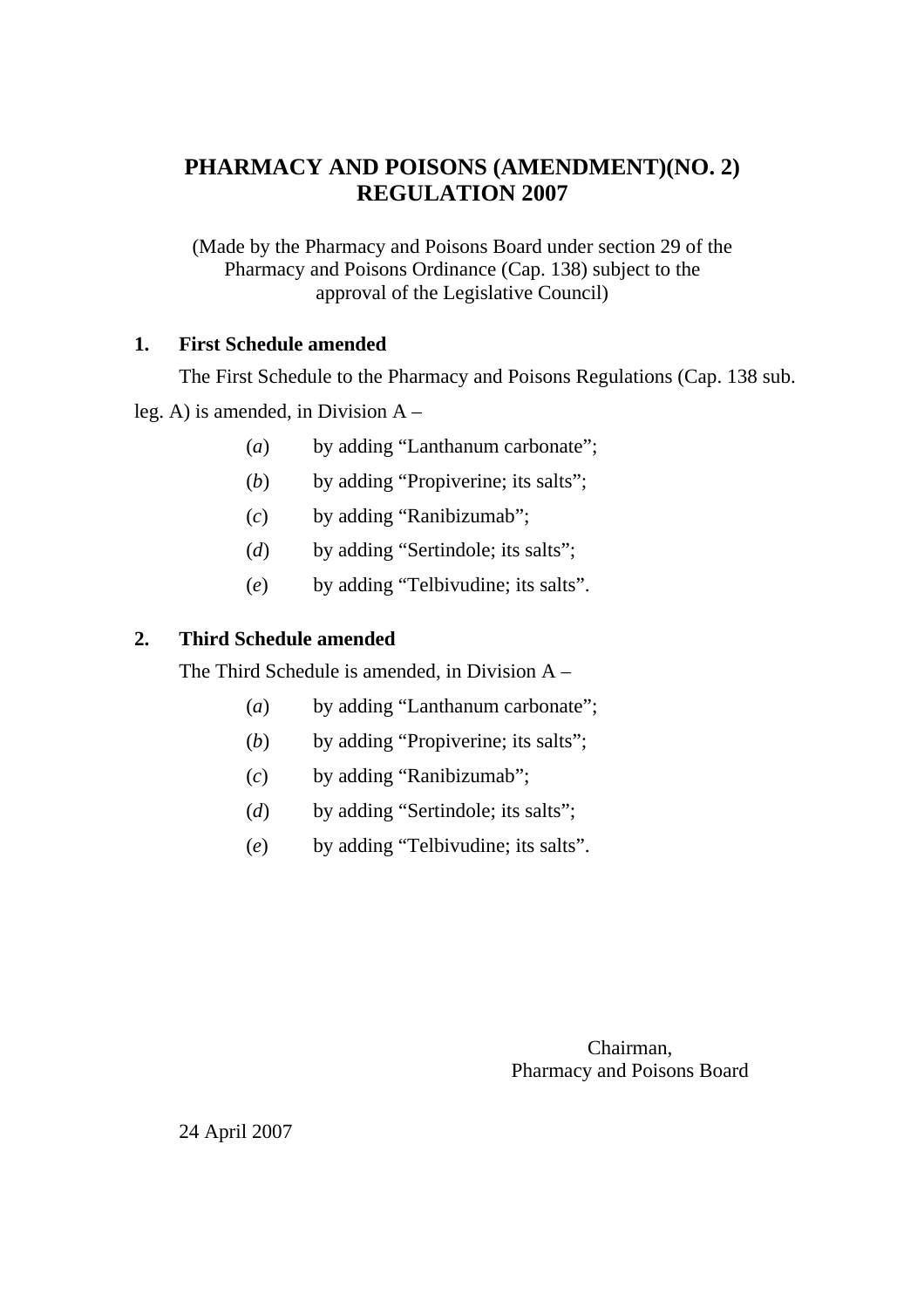### **Explanatory Note**

This Regulation adds 5 substances to the First and Third Schedules to the Pharmacy and Poisons Regulations (Cap. 138 sub. leg. A) ("the principal Regulations") respectively so that the sale, supply, labelling and storage of those substances are subject to the restrictions imposed under the Pharmacy and Poisons Ordinance (Cap. 138) and the principal Regulations.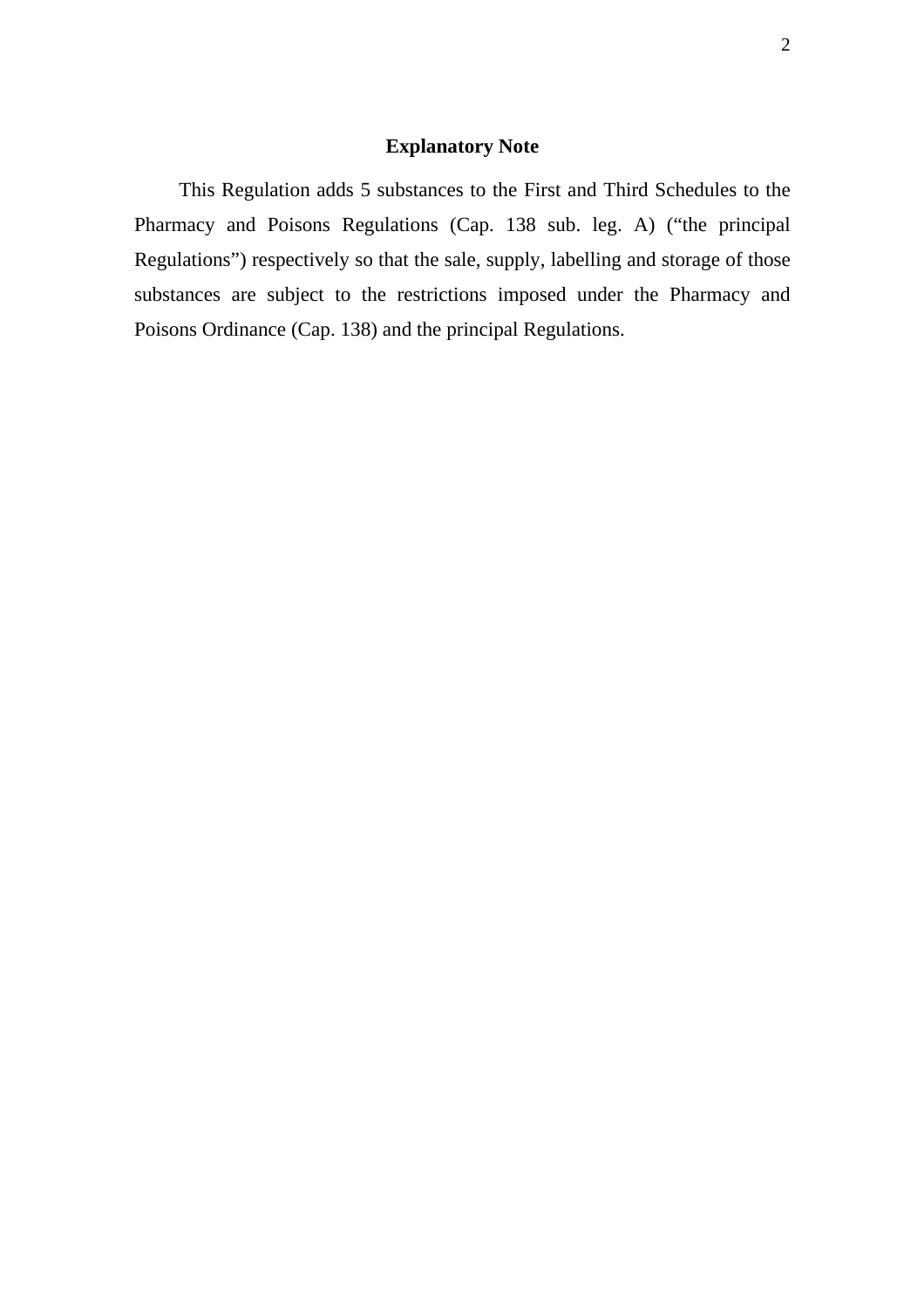## **POISONS LIST (AMENDMENT)(NO. 2) REGULATION 2007**

(Made by the Pharmacy and Poisons Board under section 29 of the Pharmacy and Poisons Ordinance (Cap. 138) subject to the approval of the Legislative Council)

#### **1. The Poisons List**

The Schedule to the Poisons List Regulations (Cap. 138 sub. leg. B) is amended, in Part I, in Division A –

- (*a*) by adding "Lanthanum carbonate";
- (*b*) by adding "Propiverine; its salts";
- (*c*) by adding "Ranibizumab";
- (*d*) by adding "Sertindole; its salts";
- (*e*) by adding "Telbivudine; its salts".

Chairman, Pharmacy and Poisons Board

24 April 2007

#### **Explanatory Note**

This Regulation adds 5 substances in Division A of Part I of the Poisons List set out in the Schedule to the Poisons List Regulations (Cap. 138 sub. leg. B) so that poisons containing those substances can only be sold on premises of authorized sellers of poisons by registered pharmacists or in his presence and under his supervision.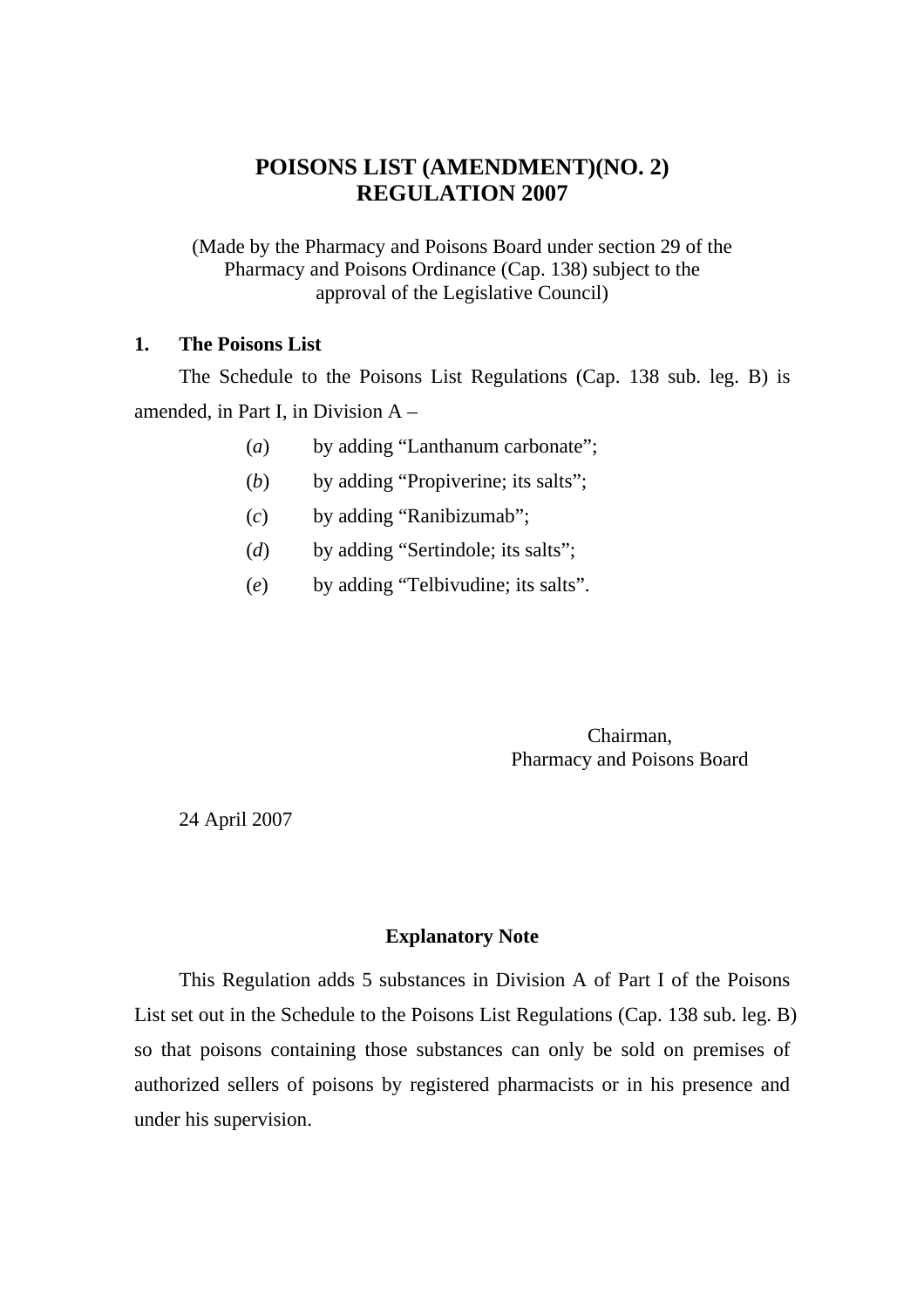# **SPEECH BY THE SECRETARY FOR HEALTH, WELFARE AND FOOD AT THE LEGISLATIVE COUNCIL ON 16 MAY 2007**

# **Pharmacy and Poisons Ordinance (Cap. 138)**

# **Pharmacy and Poisons (Amendment)(No. 2) Regulation 2007 Poisons List (Amendment)(No. 2) Regulation 2007**

Madam President,

1 I move that the motion under my name, as printed on the Agenda, be passed.

2. Currently, we regulate the sale and supply of pharmaceutical products through a registration and inspection system set up in accordance with the Pharmacy and Poisons Ordinance. The Ordinance maintains a Poisons List under the Poisons List Regulations and several Schedules under the Pharmacy and Poisons Regulations. Pharmaceutical products put on different parts of the Poisons List and different Schedules are subject to different levels of control in regard to the conditions of sale and keeping of records.

3. For the protection of public health, some pharmaceutical products can only be sold in pharmacies under the supervision of registered pharmacists and in their presence. For certain pharmaceutical products, proper records of the particulars of the sale must be kept, including the date of sale, the name and address of the purchaser, the name and quantity of the medicine and the purpose for which it is required. The sale of some pharmaceutical products must be authorized by prescription from a registered medical practitioner, dentist or a veterinary surgeon.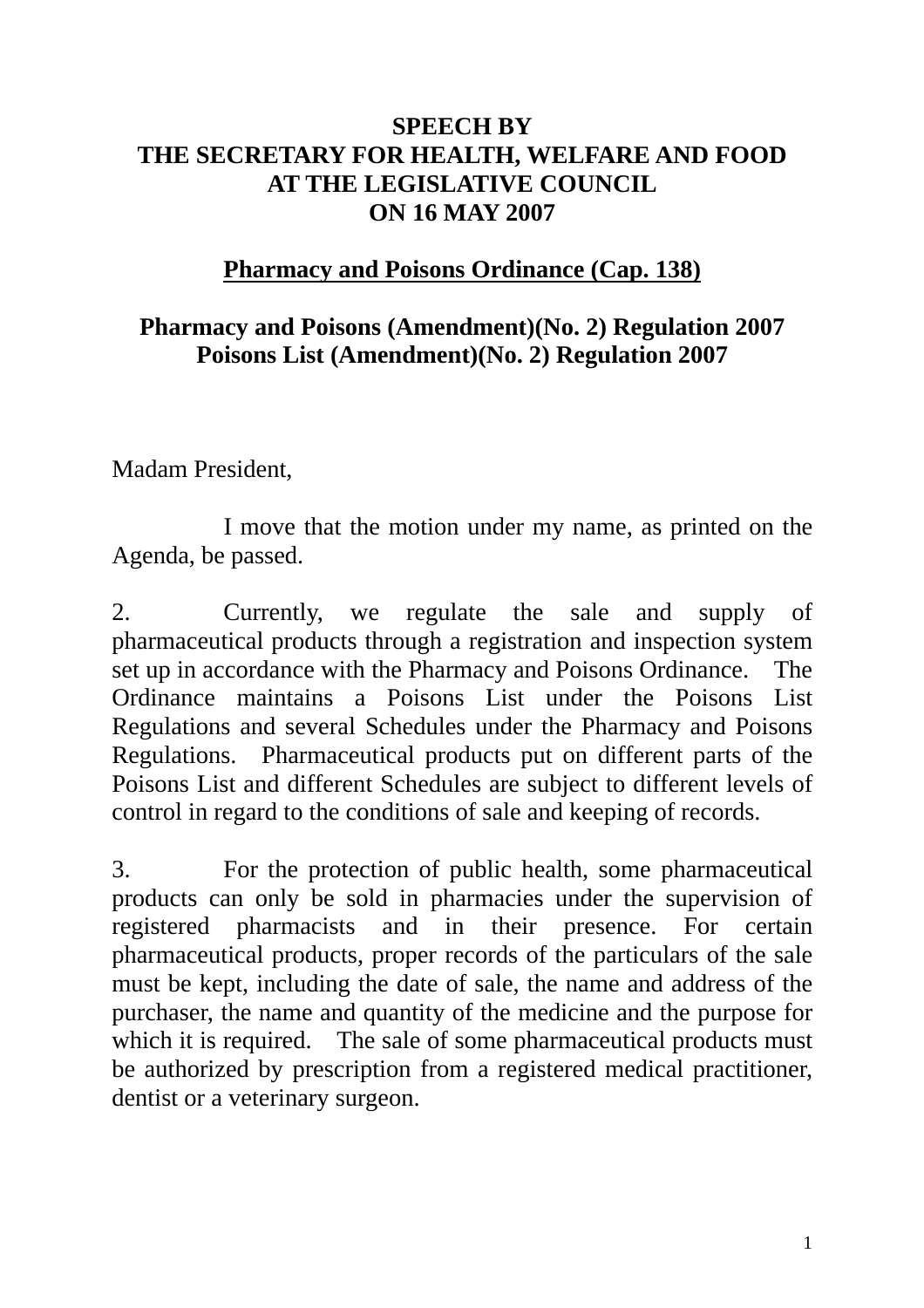4. Arising from five applications for registration of pharmaceutical products, the Pharmacy and Poisons Board proposes to add five substances to Part I of the Poisons List and the First and Third Schedules to the Pharmacy and Poisons Regulations. Pharmaceutical products containing any of these substances must then be sold in pharmacies under the supervision of registered pharmacists and in their presence, with the support of prescriptions.

5. We propose that these amendment regulations take immediate effect upon gazettal on 18 May 2007 to allow early control and sale of the relevant medicines.

6. The two Amendment Regulations are made by the Pharmacy and Poisons Board, which is a statutory authority established under the Ordinance to regulate the registration and control of pharmaceutical products. The Board comprises members engaged in the pharmacy, medical and academic professions. The Board considers the proposed amendments necessary in view of the potency, toxicity and potential side effects of the medicines concerned.

7. With these remarks, Madam President, I move the motion.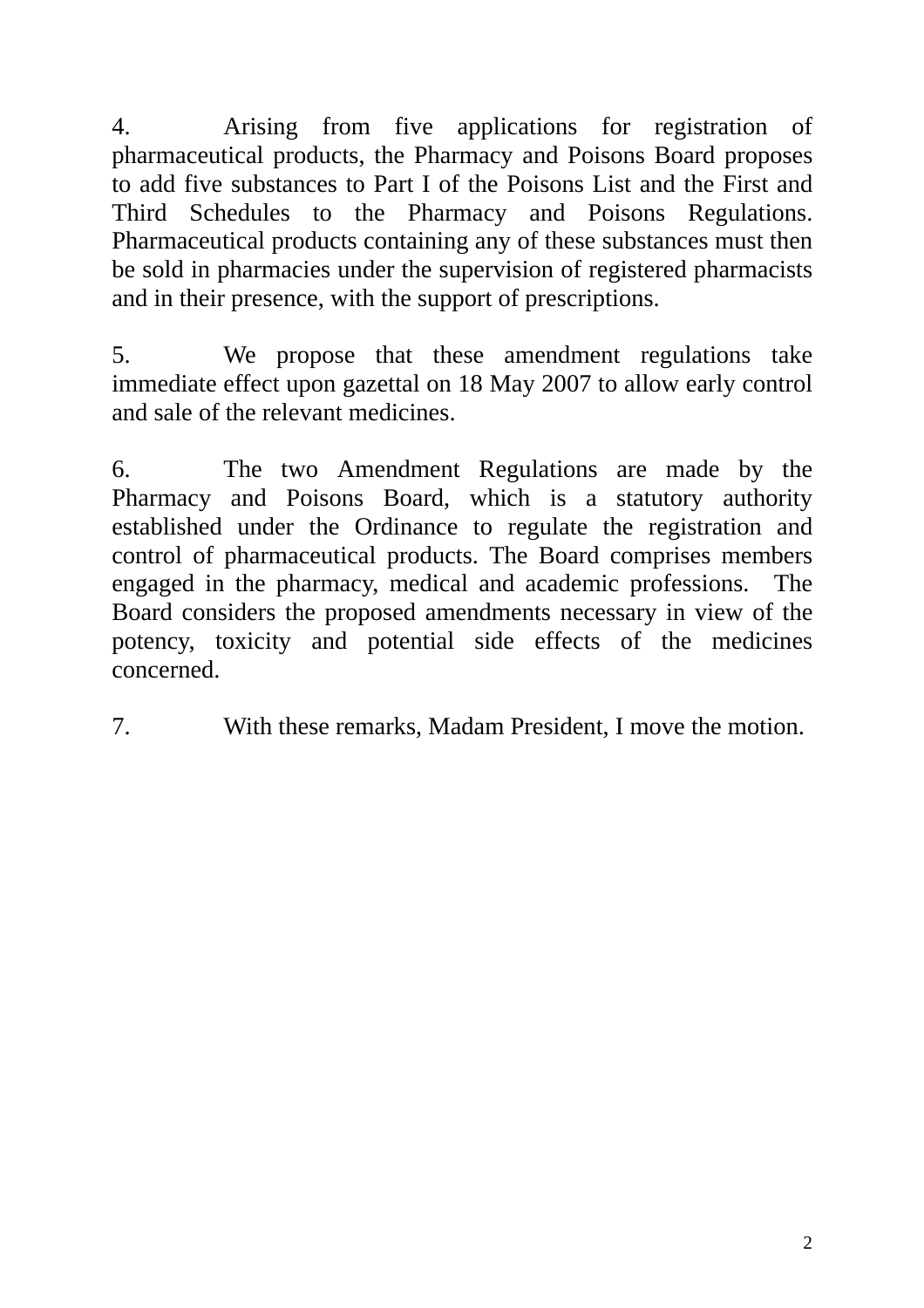## **Poisons List (Amendment)(No. 2) Regulation 2007**

# **Pharmacy and Poisons (Amendment) (No. 2) Regulation 2007**

# **Supplementary Information to the Legislative Council**

# 《**2007**年毒藥表(修訂)**(**第**2**號**)** 規例》 《**2007**年藥劑業及毒藥(修訂)**(**第**2**號**)** 規例》 提交立法會的補充資料

| <b>Drug Name</b><br>藥名          | <b>Proposed Classification</b><br>建議類別                          | <b>Reason</b><br>原因                                                                                                                                                                                  |
|---------------------------------|-----------------------------------------------------------------|------------------------------------------------------------------------------------------------------------------------------------------------------------------------------------------------------|
| Lanthanum<br>carbonate<br>(碳酸鑭) | Part I, First and Third<br>Schedules poison<br>第一部附表一及附表<br>三毒藥 | A phosphate binding agent for use in<br>the control of hyperphosphataemia<br>in patients with chronic renal failure<br>who are on haemodialysis<br><sub>or</sub><br>continuous ambulatory peritoneal |
|                                 |                                                                 | dialysis.<br>Its use should be decided by a<br>doctor.                                                                                                                                               |
|                                 |                                                                 | 磷酸鹽結合劑,用於正在使用血<br>液透析法或連續可攜帶腹膜透析<br>法的慢性腎衰竭患者,以控制高<br>磷酸血症。                                                                                                                                          |
|                                 |                                                                 | 藥物的使用應由醫生決定。                                                                                                                                                                                         |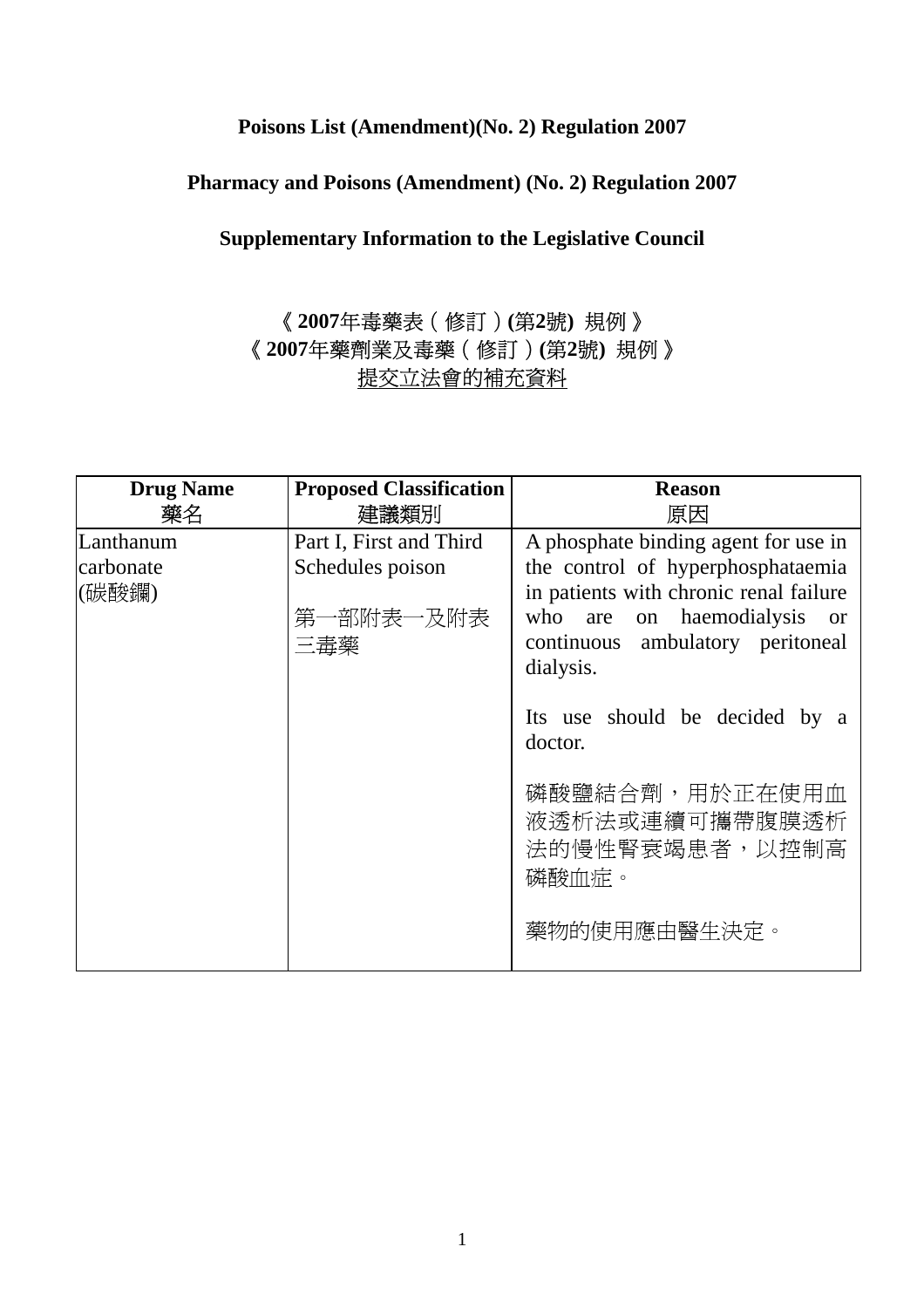| <b>Drug Name</b><br>藥名               | <b>Proposed Classification</b><br>建議類別                          | <b>Reason</b><br>原因                                                                                                                                                                                                                                                                                                                                                                                                                           |
|--------------------------------------|-----------------------------------------------------------------|-----------------------------------------------------------------------------------------------------------------------------------------------------------------------------------------------------------------------------------------------------------------------------------------------------------------------------------------------------------------------------------------------------------------------------------------------|
| Propiverine; its salts<br>(丙呱維林;其鹽類) | Part I, First and Third<br>Schedules poison<br>第一部附表一及附表<br>三毒藥 | Treatment of urinary incontinence,<br>as well as urgency and frequency of<br>urination in patients who have either<br>idiopathic<br>detrusor<br>overactivity<br>(overactive bladder) or neurogenic<br>overactivity (detrusor<br>detrusor<br>hyperreflexia) from spinal<br>cord<br>lesion<br>injuries e.g.<br>transverse<br>paraplegia.<br>The use should be decided by a<br>doctor.<br>治療小便失禁,以及因脊髓受傷<br>(如橫貫性損傷截癱)而患有特發性<br>逼尿肌過度活動(膀胱過動症)或神 |
|                                      |                                                                 | 經性逼尿肌過度活動(逼尿肌反射<br>亢進)的病人的尿急及尿頻症狀。<br>藥物的使用應由醫生決定。                                                                                                                                                                                                                                                                                                                                                                                            |
| Ranibizumab<br>(雷珠單抗)                | Part I, First and Third<br>Schedules poison                     | of<br>Treatment<br>age-related<br>wet<br>macular degeneration (AMD).                                                                                                                                                                                                                                                                                                                                                                          |
|                                      | 第一部附表一及附表<br>三毒藥                                                | should be decided<br>The use<br>and<br>monitored by a doctor.                                                                                                                                                                                                                                                                                                                                                                                 |
|                                      |                                                                 | 治療濕性老年黃斑病變。                                                                                                                                                                                                                                                                                                                                                                                                                                   |
|                                      |                                                                 | 藥物的使用應由醫生決定和監<br>察。                                                                                                                                                                                                                                                                                                                                                                                                                           |